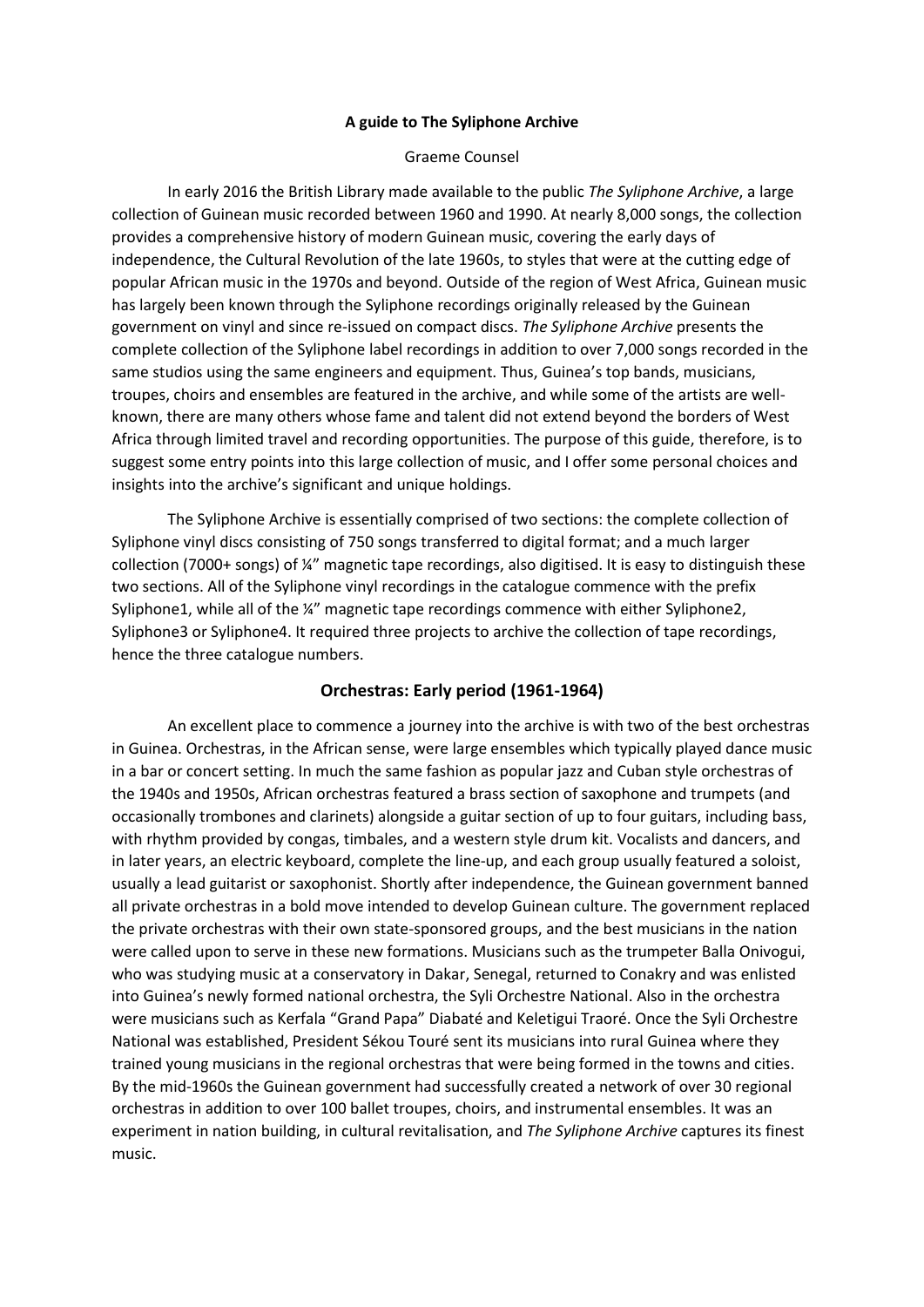The first recordings by the Syli Orchestre National are catalogued as Syliphone3-248. They represent the earliest recordings of a Guinean orchestra in the archive and date to circa 1961. The influence of Cuban music in this early period is clearly represented through the claves and the strong presence of the *son* style. Amongst these recordings is one of the earliest known versions of "Djaraby", performed as "Djarabi téba la môma", which features a Kerfala "Grand Papa" Diabaté solo on guitar and Keletigui Traoré concluding the piece with a saxophone solo. It is also wonderful to hear the orchestra fronted by two female soloists, Angeline Daffé and Fatou Tökhödi. While the Socialist government of Sékou Touré was a proponent of equality of the sexes, this was in scarce evidence in the orchestras. Invariably, Guinea's orchestras were fronted by male vocalists and musicians, with the notable exception of the all-female Les Amazones de Guinée, who in their early days were known as the Formation Feminine Orchestre de la Gendarmerie Nationale.

The second important early orchestra is featured on a recording labelled "Orchestre Honore Coppet", catalogue number Syliphone4-010. Born in Martinique, Honore Coppet was a successful clarinettist with several recordings to his name when he arrived in Conakry in 1954 at the invitation the drummer, Jean Fanga. Together they would later play in the Syli Orchestre National. Coppet was an important member of the group and he trained many musicians, including Momo "Wandel" Soumah, the famed alto sax player with Keletigui et ses Tambourinis. Linké Condé, the guitarist with Keletigui et ses Tambourinis, appears on these recordings, as does Mamadi Kourouma (flute) and Djigui Touré (trumpet).

### **Recommended listening from archived Syliphone vinyl:**

- Orchestre de la Paillote. Circa 1964. Syliphone1-003. [As with all examples, the catalogue number should be typed into the "Search" field at *The Syliphone Archive* page at the British Library Sounds website - [http://sounds.bl.uk/World-and-traditional-music/Syliphone-record](http://sounds.bl.uk/World-and-traditional-music/Syliphone-record-label-collection)[label-collection\]](http://sounds.bl.uk/World-and-traditional-music/Syliphone-record-label-collection).
- Orchestre du Jardin de Guinée. Circa 1964. Syliphone1-004.
- Rythmes Africains. Conakry: Quinzaine Artistique 1965. 1965. Syliphone1-008.

# **Recommended listening from archived ¼" tape:**

- The Syli Orchestre National. Circa 1961. Syliphone3-248
- Orchestre Honoré Coppet. 2 February 1963. Syliphone2-068.
- Formation Feminine Orchestre de la Gendarmerie Nationale. 8 November 1963. Syliphone4- 382.
- Keletigui et ses Tambourinis. 1964. Syliphone4-010.
- Orchestre de la Paillote. 22 February 1963. Syliphone2-058.
- Orchestre de la Paillote. 30 December 1963. Syliphone4-739.
- Kébendo Jazz and Niandan Jazz. 31 August 1964. Syliphone2-052.
- Orchestre de la Garde Républicaine. November 1964. Syliphone4-734 and Syliphone2-067.
- Bembeya Jazz (orchestra of Beyla). "Ruphine missive". Circa 1966. Syliphone4-218-10.

# **Orchestras: Middle period (1967-1970)**

By the mid-1960s, Guinea's experiment with nation building through music was in full swing, pun intended. No less than 35 regional orchestras had been established and many had recorded at the Radio Télévison Guinée studios, then known as "The voix de la révolution". Some of the regional orchestras, such as Bembeya Jazz, had become nationalised, and Guinea would eventually boast six national orchestras to complement their regional counterparts. The recordings of these orchestra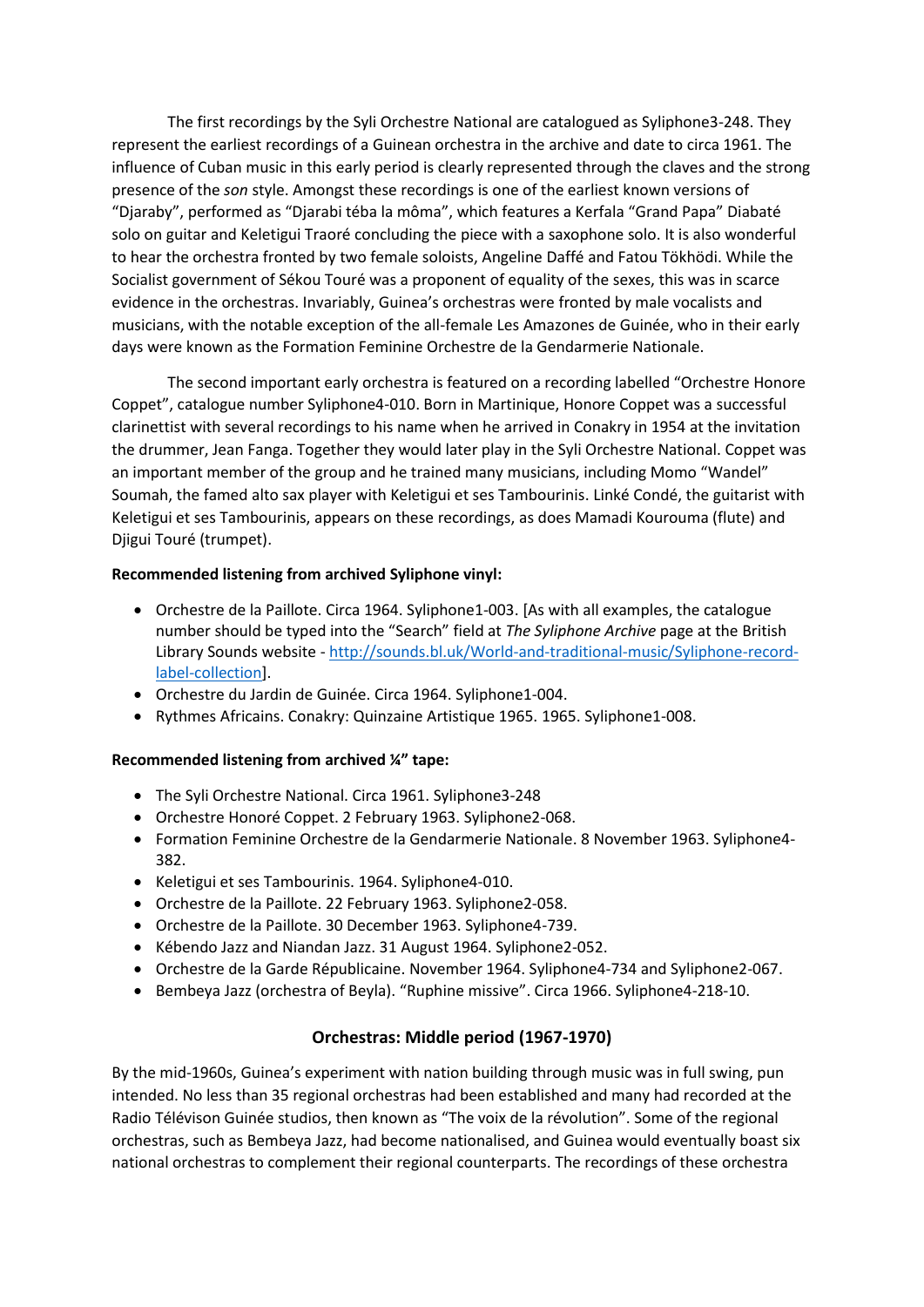capture the development of Guinea's policy of *Authenticité*, the name given to the campaign which underpinned the nationalisation of culture during the Sékou Touré years (1958-1984). *Authenticité* became Guinea's official cultural policy and it tasked the state's musicians with presenting modernised versions of the traditional songs of their regions. Thus, music that was once played on the *kora* and *balafon* was now played on the electric guitar and saxophone, so as to meet the sensibilities of a modern nation while retaining the authenticity of the original. The Guinean government's firm control over music and artistic production took a dramatic step in 1968 when a Cultural Revolution was launched, and with it the Syliphone recording label. Guinea's musicians were now the official voice of the nation, and hence their songs promoted government policy and programs. Typical song themes informed the public of agricultural developments, of 3 Year Plans, or of the benefits of flying with Air Guinée, or they encouraged all to work for the good of the nation. There are also numerous songs which praise Sékou Touré and his political party, the PDG. The orchestras in this period display their credentials as the good citizens of a modern Socialist state, attacking imperialism and advocating the one-party system while providing dance grooves to their eager audiences. Thanks to the Syliphone vinyl recordings, which were released from circa 1966, Guinean music was also becoming a major influence in the West African region.

### **Recommended listening from archived Syliphone vinyl:**

- Bembeya Jazz National. "Regard sur le passé". 1969. Syliphone1-013.
- Kouyaté Sory Kandia with Keletigui et ses Tambourinis. 1970. Syliphone1-015-05 to Syliphone1-015-08.
- "Disque souvenir du Premier Festival National de la Culture. Conakry du 9 au 27 mars 1970. Recueil de orchestres modernes". 1970. Syliphone-1-021.
- "Guinée an X. Orchestres Nationaux. Grand tierce musical". 1968. Syliphone1-011.
- Bembeya Jazz National. "Sabor de guajira". Circa 1968. Syliphone1-085-2.
- Keletigui et ses Tambourinis. "Cigarettes allumettes". Circa 1968. Syliphone1-084-02.

#### **Recommended listening from archived ¼" tape:**

- Horoya Band National. 27 March 1968. Syliphone2-017.
- Balla et ses Balladins. 1 January 1969. Syliphone2-049.
- Bafing Jazz (Orchestra of Mamou). 27 March 1968. Syliphone2-024.
- Kakilambé Jazz (Orchestra of Conakry II). 9 February 1968. Syliphone2-003.
- Manden Könö (Orchestra of Siguiri). 2 June 1968. Syliphone2-004.
- Djoliba Jazz (Orchestra of Siguiri). 27 September 1968. Syliphone2-013.
- Orchestre de la Garde Républicaine 2ème formation. 3 July 1969. Syliphone2-062.
- Kaloum Star (Orchestra of Conakry I). 24 April 1970. Syliphone2-047.
- Bembeya Jazz National. "Bembeyako". Circa 1966. Syliphone3-130-1.
- Keletigui et ses Tambourinis. "Moi ça ma fout". 25-Jun-70. Syliphone2-055-02.

# **Orchestras: Late period (1970s onwards)**

If the 1960s was the decade of experimenting with a fusion of Cuban, jazz and local African musical styles, the 1970s was the decade where Guinean music came of age. Groups such as Bembeya Jazz National were at their creative peak, releasing cutting-edge material that was widely acclaimed. Guinean orchestras were touring Africa, Europe and the USA, and what commenced as a regional policy and style had now gained an international focus. Indeed, *Authenticité* had become a catchphrase, with African leaders embracing its principles and adapting it to suit local needs. Guinea's most famous singer, Kouyaté Sory Kandia, was a major innovator, propelling the traditional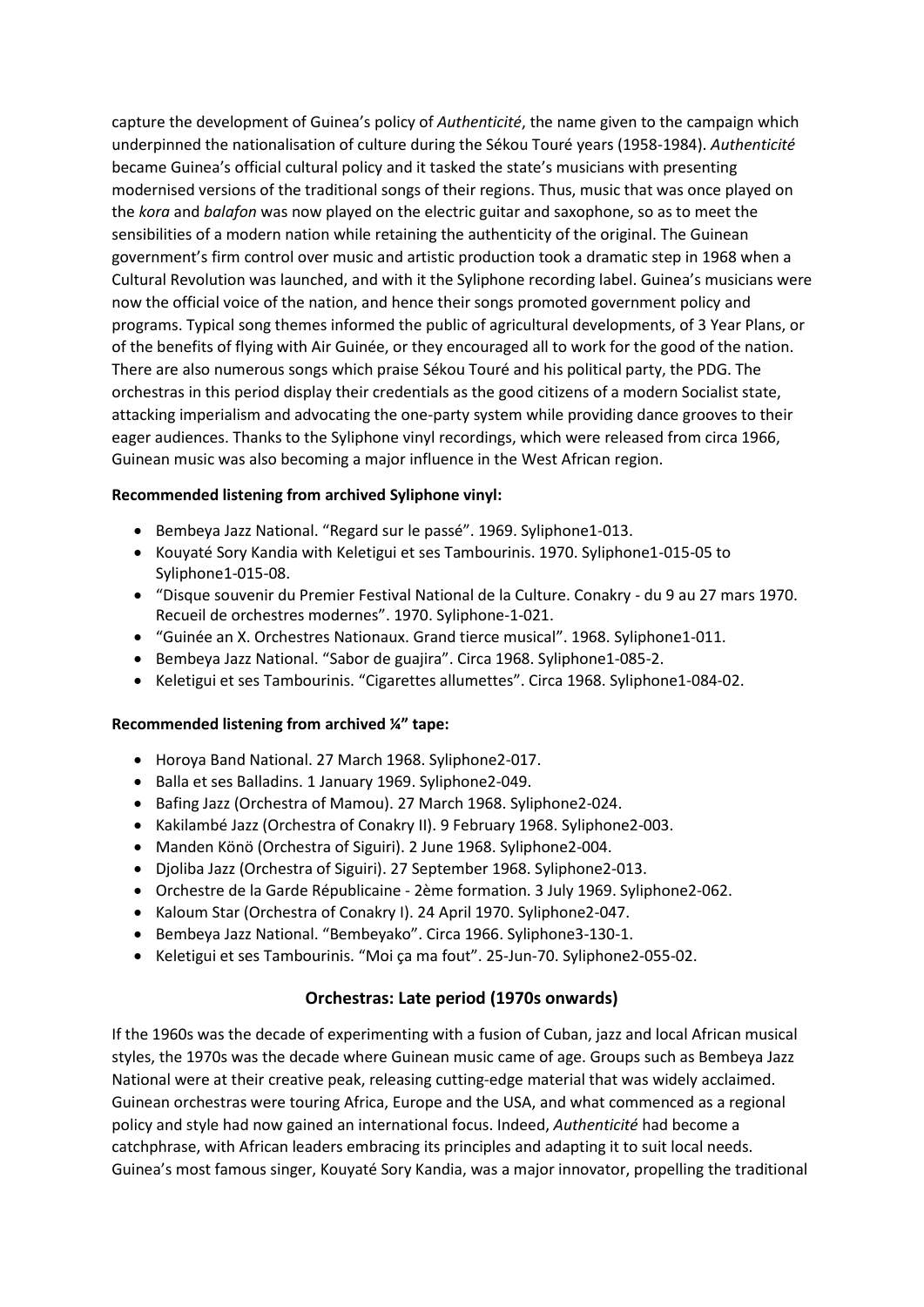epics of the *griots* into an orchestra setting (that of Keletigui et ses Tambourinis), a recording which earned the *Grand Prix du Disc* award from the Académie Charles Cros. Young groups like Camayenne Sofa, Syli Authentic, and the Quintette Guinéenne provided hotbeds of creativity, expanding their influences to include music from Guinea's forest regions alongside Congolese *soukous* and the funk of James Brown. Miriam Makeba, a resident of Guinea since 1968, had integrated herself fully into the Guinean music scene and released many recordings sung in Guinean languages and backed by local musicians. The decade of the 1970s placed no limits on musical boundaries as new styles of African popular music were being forged.

# **Recommended listening from archived Syliphone vinyl:**

- Bembeya Jazz National. "Memoire à Aboubacar Demba Camara". 1973. Syliphone1-047.
- Bembeya Jazz National. "Authenticite 73". 1973. Syliphone1-042.
- Syli Authentic (orchestra of Conakry III). Circa 1976. "Andrée", "Fabara". Syliphone1-061-01, Syliphone1-061-05.
- Quintette Guinéenne. "Massané Cissé". 1975. Syliphone1-058-02.
- Kouyaté Sory Kandia and Keletigui et ses Tambourinis. 1971. Syliphone1-020.
- Miriam Makeba. "La Guinée guiné". Circa 1971. Syliphone1-118-01.
- Balla et ses Balladins. "Objectif perfection". Circa 1979. Syliphone1-079.
- Discothéque 74. 1974. Syliphone1-052.

# **Recommended listening from archived ¼" tape:**

- Horoya Band National. "Wara". Circa 1973. Syliphone2-093-08.
- Kébendo Jazz (orchestra of Gueckédou). 8 June 1971. Syliphone4-376.
- Kébendo Jazz (orchestra of Gueckédou). "Toubabalou kaba". Circa 1971. Syliphone4-355-11.
- Kébendo Jazz (orchestra of Gueckédou). "Soumba". Circa 1971. Syliphone2-050-01.
- Bembeya Jazz National. "Ballaké". In concert, circa 1971. Syliphone2-091-01.
- Bembeya Jazz National. "Ala laké". In concert, 1972. Syliphone4-169-10.
- Sankaran Echo (orchestra of the Institut Valery Giscard d'Estaing de Faranah). "Tuwan". 14 September 1980. Syliphone4-431-04.
- Syli Authentic (orchestra of Conakry III). 11 November 1974. Syliphone3-194.
- Camayenne Sextet. 27 April 1974. Syliphone4-389.
- Niandan Jazz (orchestra of Kissidougou). "Soundiata", "Artiste Sara". 1 December 1976. Syliphone4-193-09, Syliphone4-193-10.
- Kaloum Star (orchestra of Conakry I). 3 November 1972. Syliphone4-357.
- Dirou Band (orchestra of Kindia). "Tamaba magni". Circa 1978. Syliphone2-099-05.

# **Orchestras and smaller groups: Post Sékou Touré (1984+)**

President Sékou Touré died suddenly in 1984, and a week after his death a military coup had installed a new government. The *Authenticité* program was abolished and the system of statesponsorship abandoned. Guinea's orchestras were left to fend for themselves, and most did not survive. The economies of scale meant that smaller groups evolved, such as Atlantic Mélodie, who featured musicians from two former regional orchestras, and Super Flambeau, who evolved from the Super Boiro Band. University-based groups, such as Les Fils du Raï, came to the fore, and trios and small acoustic groups were now also competing in a free-market, as a new generation set forth. Musicians from marginalised ethnic groups, such as the Fulbé, who had been targeted by the former President, were also being recorded and finding great success on the Guinean market. It was a new era for Guinean musicians, who had been accorded a freedom not known since the early 1960s.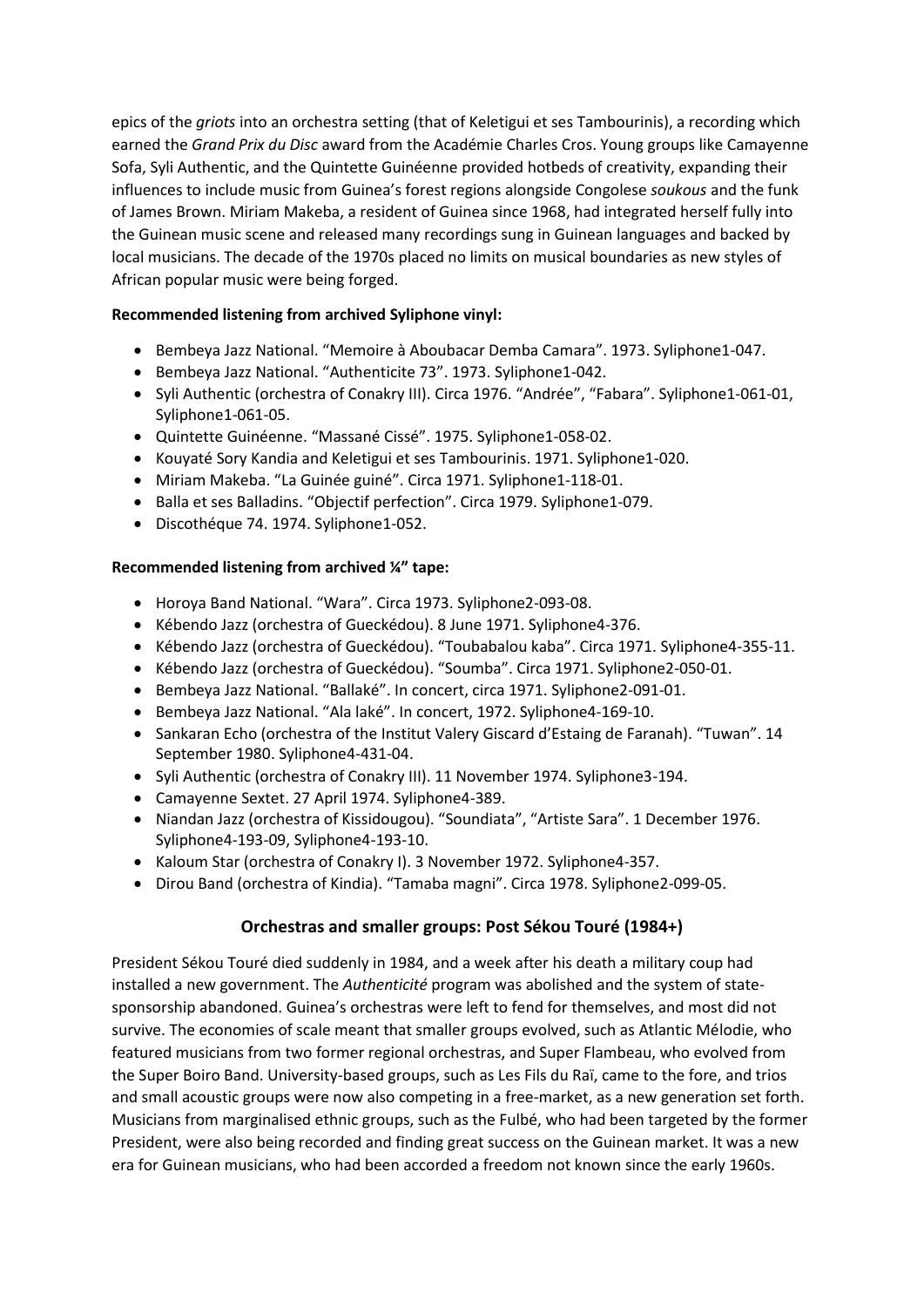### **Recommended listening:**

- Saran Diabaté. "Denikelem". Circa 1986. Syliphone4-481-02.
- Atlantic Mélodie. "Khanouya", "Mumba". Circa 1988. Syliphone4-792-07, Syliphone4-792-08.
- Sona Kouyaté. "Woende". 17 January 1990. Syliphone4-786-02.
- Les Fils du Raïs. 15 March 1990. Syliphone4-543.
- Doura Barry. Circa 1988. "Les filles de mon pays", "Grotto". Syliphone4-208-01, Syliphone4- 208-02.
- Sergent Ourékaba. [Also known as Sarsan Ouré Kaba]. Circa 1980. Syliphone4-755.
- Group de 3. 16 January 1991. Syliphone4-495.
- Jeanne Macauley. 8 July 1987. Syliphone4-615.
- Koubia Jazz de Bantiguel Melikansa. 25 June 1992. Syliphone4-588.
- Les Messagers du Niger. 21 October 1986. Syliphone3-188.
- Groupe Macky Sow accompagné par Jean Paul Milimono. Circa 1990. Syliphone4-737.

# **Ensembles and Choirs**

During the Sékou Touré years many different kinds of musical groups were sponsored by the state. Traditional music ensembles and choirs, for example, were found in many local neighbourhoods and small towns, where success could raise them to the sub-regional or regional level. Guinea's finest exponents of traditional music were elevated to be members of the national ensembles and choirs. Singers such as Kadé Diawara, Mama Kanté and Kouyaté Sory Kandia led these large ensembles with their powerful voices. Of all Guinea's groups, however, none were more successful than Les Ballets Africains, with *The Syliphone archive* presenting a wealth of their previously unreleased material.

### **Recommended listening from archived Syliphone vinyl:**

- L'Ensemble Instrumental et Choral de la Radio-diffusion Nationale. "Victoire à la révolution". 1971. Syliphone1-032-01.
- "Sons et rythmes de Guinée. Avec les Ballets Africains". 1970. Syliphone1-014.
- Kouyaté Sory Kandia with Ensemble National Djoliba. 1970. Syliphone1-015-01 to Syliphone1-015-04.
- Chœur 71 de Boffa "Yahadi Gere" and "Muna fandyi". 1971. Syliphone1-031-02 and Syliphone1-031-03.

# **Recommended listening from archived ¼" tape:**

- Ensemble Instrumental et Choral de la Radiodiffusion Nationale. 18 April 1967. Syliphone4- 463.
- Mama Kanté avec l'Ensemble Instrumental de Kissidougou. 16 March 1970. Syliphone4-251-10 to Syliphone4-251-14.
- Kouyaté Sory Kandia with Ensemble National Djoliba. "P.D.G. à Alger". Circa 1969. Syliphone4-252-12.
- Chœur de Conakry II. "Prèt pour la Révolution". No date. Syliphone4-318-02.
- Chœur de Koundara. "Révolution Culturelle Socialiste". No date. Syliphone4-350-01.
- Ensemble Instrumental et Choral de la Radiodiffusion Nationale. 18 April 1967. Syliphone 4- 463.
- Ensemble Instrumental de Labé. 19 March 1970. Syliphone4-583-09 to Syliphone4-583-14.
- Les Ballets Africains. 29 January 1969. Syliphone4-624.
- Ballets Djoliba National. 1970. Syliphone4-593.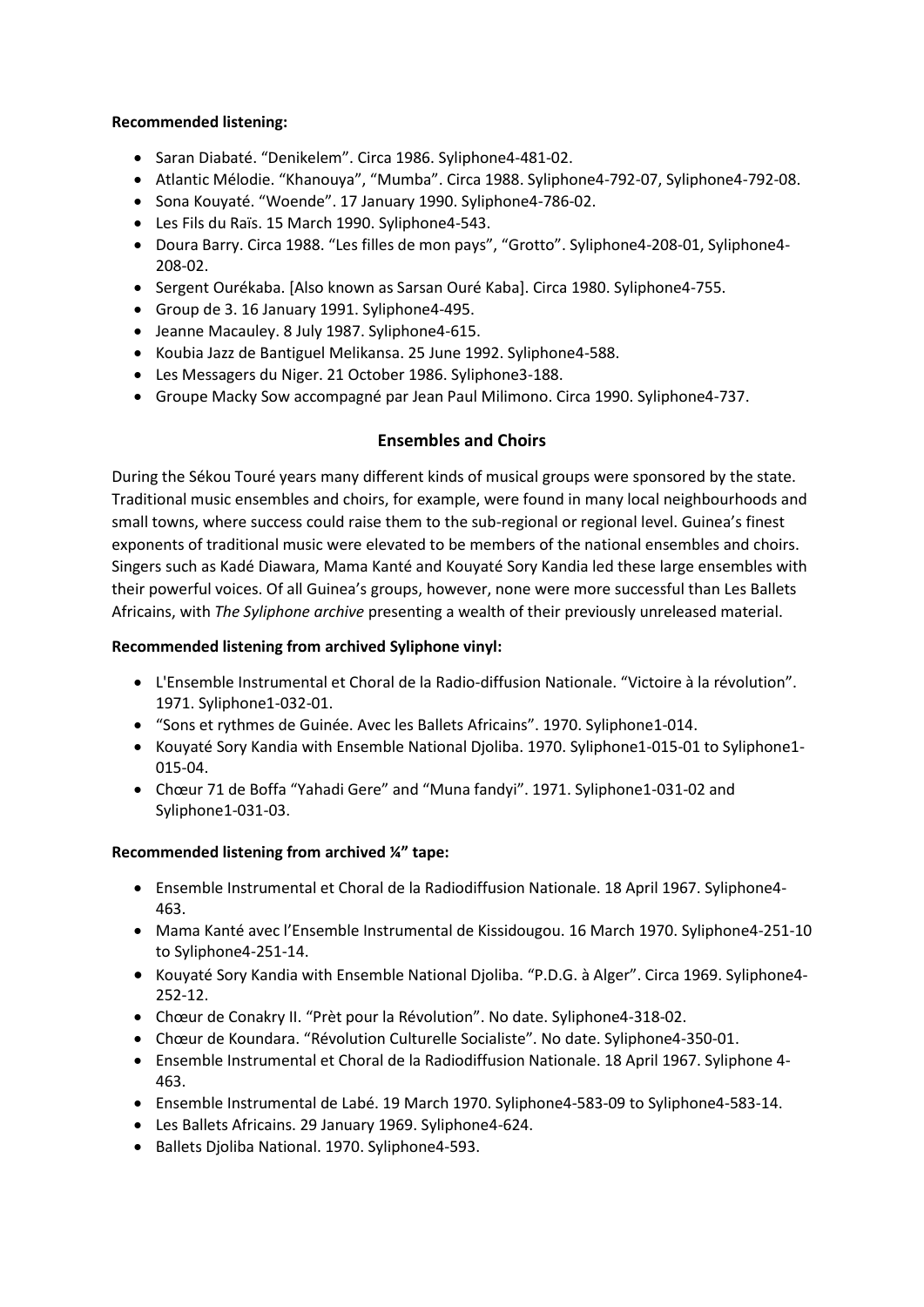# **Traditional music**

The archive contains several thousand songs which present examples of Guinean "folklore", a term used to describe many of the original recordings. While there is a great emphasis on the music of the Malinké, and in particular that of the *griots*, their traditional bards, over 20 other language groups are represented. The Malinké recordings present some of the finest exponents of the Mandé style, including unreleased recordings by Kouyaté Sory Kandia, Kadé Diawara and M'Bady Kouyaté. The Fulbé language group, Guinea's largest, are also well represented in the archive, which contrasts to the paucity of recordings of their music released by Syliphone on vinyl. The Fulbé music is particularly noteworthy material. The music of the Susu, Guerzé, Manon, Onëyan, Toma and Kissi are also in evidence, in addition to recordings in the following languages: Baga, Bassari, Djakanké, Djallonké, Konianka, Könö, Kpèlè, Landouma, Lélé, Lokko, Sankaran, Toma-Manian, and Wamey. The archive presents a very rich selection of material for ethnographic research.

### **Recommended listening from Syliphone vinyl:**

- Kouyaté Sory Kandia. "L'épopée du Mandingue". 1973. Syliphone1-039, Syliphone1-040, Syliphone1-041.
- Virtuoses Diabaté. "La nouvelle mariée". Circa 1976. Syliphone1-057.
- Kadé Diawara. "L'archange du Manding". Circa 1977. Syliphone1-066.
- Les Virtuoses Diabaté. "Solos de guitares avec Papa et Sékou Diabaté". 1971. Syliphone1-026- 06.
- Demba Camara et Son Groupe. "Exhumation folklorique". 1971. Syliphone1-026-07.

# **Recommended listening from ¼" tape:**

- Kouyaté Sory Kandia. "Sara". Circa 1973. Syliphone3-042-03.
- Kouyaté Sory Kandia. "Djoliba". Circa 1973. Syliphone3-167-03.
- Kouyaté Sory Kandia. "N'na". 13 October 1963. Syliphone4-129-04.
- Elhadj Oumar Camara dit Moryfindian Diabaté de la Troupe Théâtrale de Kankan. 5 March 1982. Syliphone4-573-01.
- 9 versions of Djanjon. "La lutte du P.D.G. à travers les chants populaires". Syliphone3-233-02- Syliphone3-233-10.
- M'Bady Kouyaté. No date. Syliphone4-322.
- Farba Tela. Circa 1978. Syliphone4-295.
- Fodé Conté et La Playa. No date. Syliphone4-005.
- · Ilou Dyôhèrè. Syliphone4-021. 12 October 1987.
- Sory Lariya Bah. 27 April 1990. Syliphone4-599.
- Binta Laaly Sow. No date. Syliphone3-043-01 to Syliphone3-043-09.
- Binta Laaly Saran. No date. Syliphone4-221.
- Kadé Diawara. Includes an interview. 25 September 1975. Syliphone3-229.
- Bangaly Traoré. "Chants de chasseurs". 10 march 1970. Syliphone3-238.
- Djigui Diabaté. "Solos de balafon". 9 February 1971. Syliphone3-211.
- Djibril Doumbouya. "Solos de koni". No date. Syliphone3-183.
- Lamine Diabaté. "Solo de konni". 6 April 1976. Syliphone4-558.

# **Other recordings of interest**

The archive contains some works that are difficult to categorise, for example the poetry of President Sékou Touré set to music. There are also recordings of radio broadcasts which focus on particular themes and events, such as the announcements following the Portuguese invasion of 22 November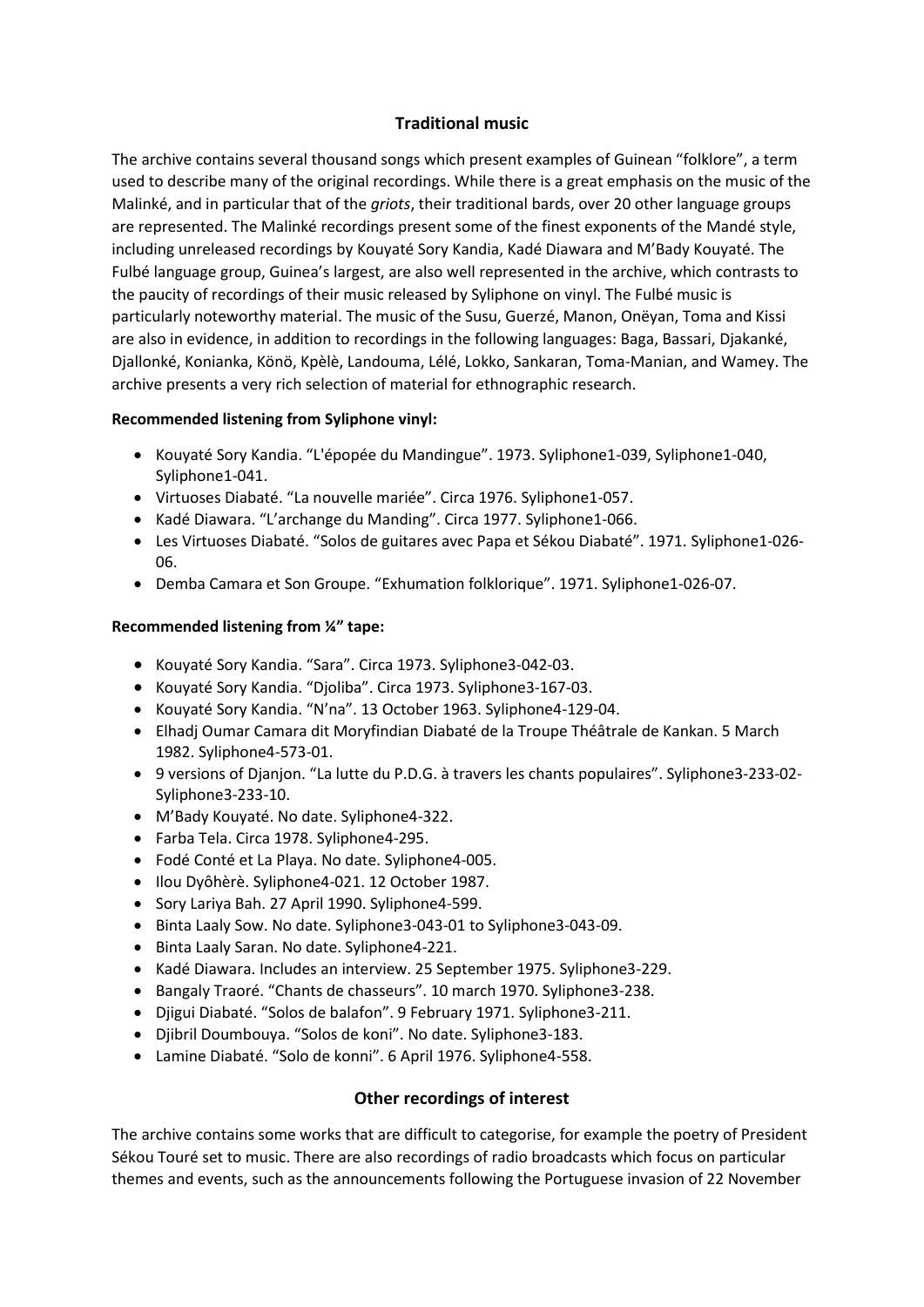1970, or which present an hour of revolutionary songs. Kemo Kouyaté, the rhythm guitarist from the Quintette Guinéenne, recorded numerous instrumental pieces on a zither (Fr: *citharé*), which are definitely *avant-garde*. The recordings by the historian/musician Emile Tompapa, the "Airs populaires de lutte du PDG de 1947 à 1958, de 1958 à nos jours", are performed on a Hammond organ, complete with programmed rhythms. Guinea's renowned orchestra, Bembeya Jazz National, present an evening of dance music which features early Guinean orchestras such as the Orchestre de la Paillote, recordings that do not exist elsewhere in the archive and which are yet to be fully identified. Of particular note are the concerts, where orchestras such as Keletigui et ses Tambourinis presented expansive orchestral arrangements of traditional epic narratives and stories, a first for African music.

# **Recommended listening from Syliphone vinyl:**

- Ensemble Instrumental National. "Extraits des Poèmes Militants". [Poetry of President Sékou Touré]. 1971. Syliphone1-016-01.
- Édition spécial de la régie syliphone. Commémorant le 1er anniversaire de la victoire du peuple de Guinée sur l'impérialisme international. 22 Novembre 1970. 1971. Syliphone1-029.

# **Recommended listening from ¼" tape:**

- "Poemes militants". [Poetry of President Sékou Touré]. 14 November 1983. Syliphone3-162.
- "Vieux airs chansons Guinéennes avec commentaire par Katy Emmanuel. 1958 1964". No date. Syliphone3-270.
- "Chants révolutionnaires. Commentaires Emmanuel Katty". 21 May 1969. Syliphone3-185.
- "Chansons révolutionnaires sur RDA". 7 April 1982. Syliphone4-619.
- "Chants populaire de souveraineté". No date. Syliphone2-083.
- "La lutte du P.D.G. à travers le chants populaires". No date. Syliphone4-336.
- Emile Tompapa. "Airs populaires de lutte du PDG de 1947 à 1958, de 1958 à nos jours". 24 June 1981. Syliphone4-276.
- Kémo Kouyaté. "Solo de guitar et citare". 10 May 1977. Syliphone3-091.
- "Soirée dansante avec Bembeya Jazz à la plage pes". No date. Syliphone3-192.
- Balla et ses Balladins. "Concert Révolution Guinéenne". 23 May 1969. Syliphone4-454-01.
- Keletigui et ses Tambourinis. "Concert Soundiata". 13 November 1978. Syliphone3-264-01.
- Syli Orchestre National (Keletigui). "Concert". 2 August 1978. Syliphone4-352-01.
- Ensemble Instrumental et Choral de la Voix de la Révolution [with Kouyaté Sory Kandia]. "Concert". 16 March 1973. Syliphone3-269-1.

# **Resources**

For further information:

- *Syliphone record label recordings from Guinea*. British Library Sounds [http://sounds.bl.uk/World-and-traditional-music/Syliphone-record-label-collection\)](http://sounds.bl.uk/World-and-traditional-music/Syliphone-record-label-collection).
- *Syliphone record label archive from Guinea.* British Library blog [http://britishlibrary.typepad.co.uk/endangeredarchives/2016/01/syliphone-collection-guinea](http://britishlibrary.typepad.co.uk/endangeredarchives/2016/01/syliphone-collection-guinea-sounds.html)[sounds.html.](http://britishlibrary.typepad.co.uk/endangeredarchives/2016/01/syliphone-collection-guinea-sounds.html)
- *The Syliphone catalogue* (an excel spreadsheet of the archive) [http://www.radioafrica.com.au/RTG\\_complete\\_catalogue.xls.](http://www.radioafrica.com.au/RTG_complete_catalogue.xls)
- *The Syliphone catalogue* (vinyl releases only) [http://www.radioafrica.com.au/Discographies/Syliphone.html.](http://www.radioafrica.com.au/Discographies/Syliphone.html)